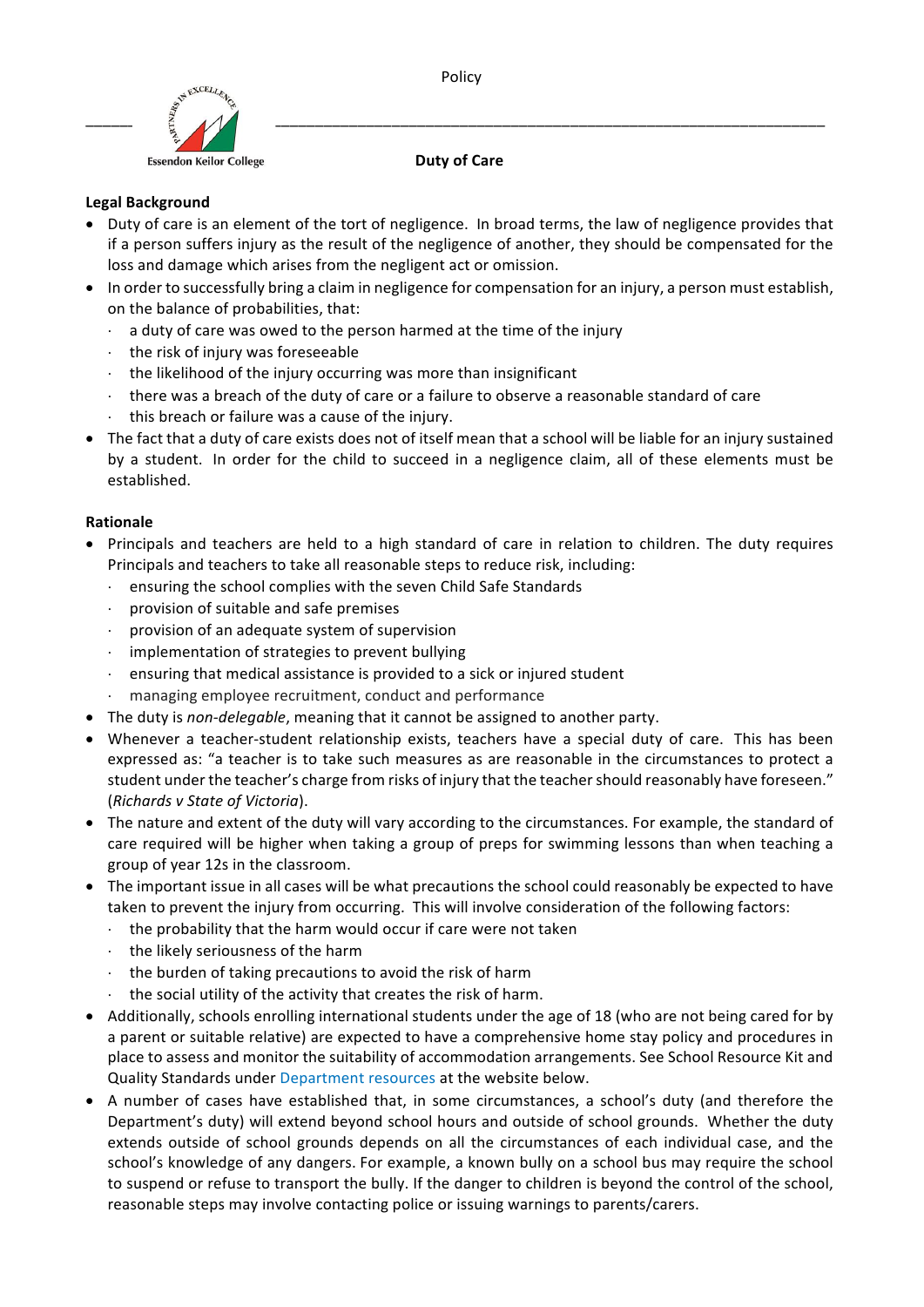- Based on case law, whether the duty extends outside of school grounds depends on all the circumstances of each individual case, and the school's knowledge of any dangers.
- It is important that schools clearly inform parents/carers when playground supervision will be provided and that no formal supervision of the playground occurs outside those hours.
- There will be other situations in which schools will be under a duty to take reasonable steps. For example, a known bully on a school bus may require the school to suspend or refuse to transport the bully. If the danger to children is beyond the control of the school, reasonable steps may involve contacting police or issuing warnings to parents.
- Schools enrolling international children under the age of 18 years (who are not being cared for by a parent or suitable relative) are expected to have a comprehensive home stay policy and procedures in place to assess and monitor the suitability of accommodation arrangements. See School Resource Kit and Quality Standards under Department resources at the website below.

#### **Purpose**

- To ensure the staff at Essendon Keilor College have an understanding of the nature of the legal duties owed by teachers and school staff towards children.
- To ensure the school complies with legislation and DET policy and guidelines.
- To ensure the school has in place strategies to enhance compliance with the Child Safe Standards 1, 2, 4 and  $6.$

## **Implementation**

- $\bullet$  The safety and wellbeing of children is our highest priority.
- We have a zero tolerance of child abuse in any form.
- The Principal will ensure that staff members have an understanding of their duty of care to children as it applies to classroom supervision, movement of children, yard supervision, camps and excursions, first aid and health care needs and medication.
- Whilst each case regarding a teacher's legal duty of care will be judged on the circumstances that occurred at the time, the following common examples may be times when a teacher has failed to meet their legal duty of care responsibilities to their children:
	- arriving late to class or leaving a class early
	- arriving late to scheduled timetabled yard duty responsibilities
	- $\cdot$  failing to act appropriately to protect a child who claims to be bullied
	- believing that a child is being abused but failing to report the matter appropriately
	- being late to supervise the line-up of children after the bell has sounded
	- leaving children unattended in the classroom
	- $\cdot$  failing to instruct a child who is not wearing a hat to play in the shade
	- ignoring dangerous play
	- $\cdot$  leaving the school during time release without signing out at the office
	- inadequate supervision on a school excursion
- Given that the duty of care may extend beyond school hours, the school will be alert to situations in which immediate and positive steps may be required. If for example, a live power line came down outside the school, no emergency workers had arrived, and children were about to be dismissed to walk home, the school would not allow them to walk out to that danger unsupervised.
- In providing advice to children, teachers should limit their advice to areas within their professional knowledge, given in situations arising from a role specified by the Principal and ensure such advice is correct and in line with the most recent available statements.
- Teachers must avoid giving advice in areas unrelated to their role or where they may lack expertise.
- Informing staff of the legislative liability of Duty of Care
	- $\cdot$  All staff members will be informed of their legal requirement via:
	- $\cdot$  A copy of this document will be provided to each member of staff at the first staff meeting at the commencement of the school year, and will be placed on the intranet.
	- New staff members will be informed of their Duty of Care as part of the school's Induction Program.
- Staff will complete a risk assessment including duty of care when completing planning for camps, excursions and incursions.